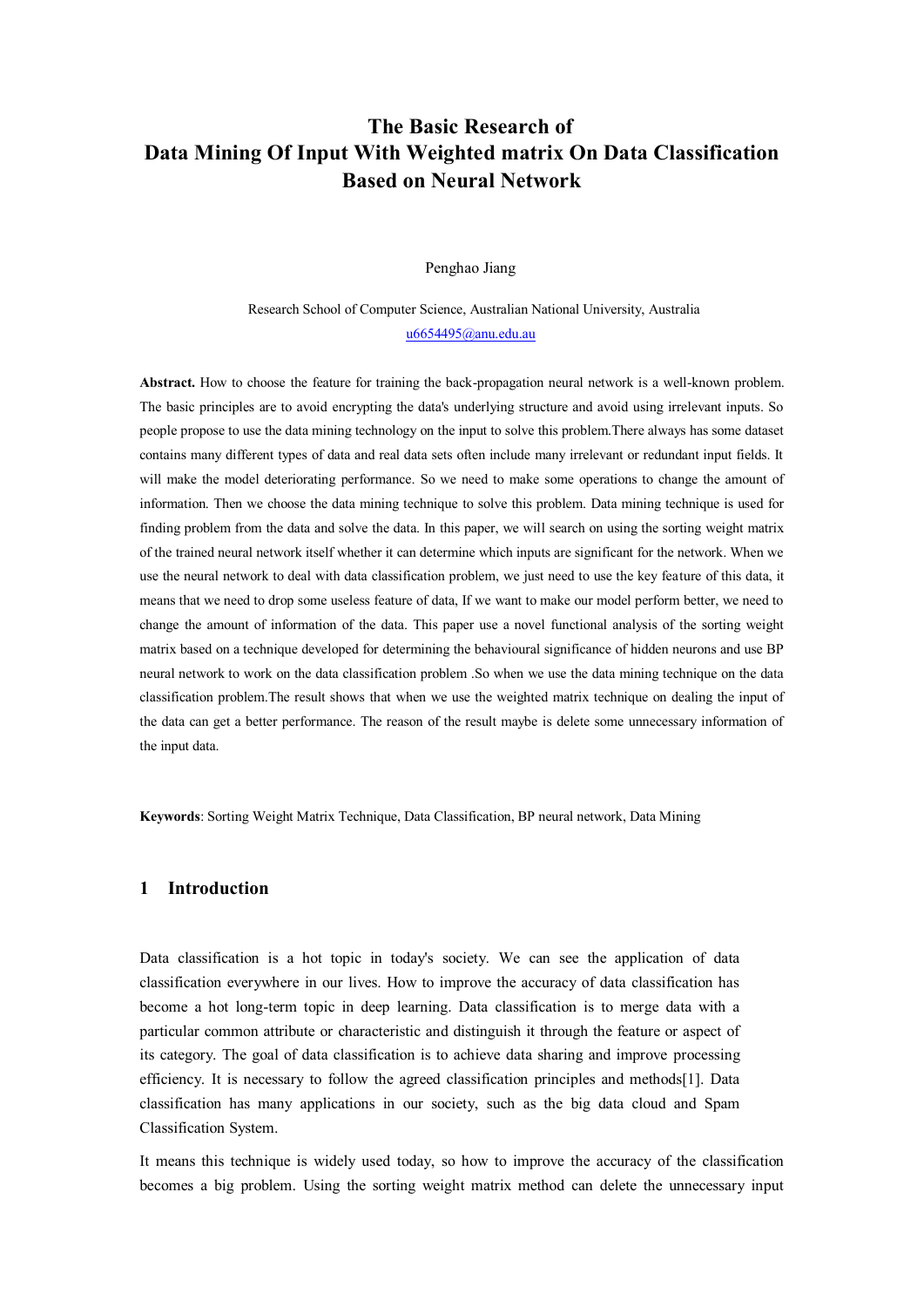feature, and it also can ensure the accuracy of type. And the sorting weight matrix technique magnitude of the contribution is disentangled from the sign of the contribution. The importance of contributions is significant in indicating whether an input is essential. In this experiment, we can reduce the size of the compression layer and batch size to make the accuracy higher.

This dataset which I use in the experiment includes 120 different feature data. And each kind of feature data has 385 variables. Each feature data represent different kinds of feature data. I should use the feature data to train my network model and make a classification of the data.

This paper mainly uses the sorting weight matrix technique to deal with the input feature data. This experiment will design three different labels to compare the accuracy of the same feature data in different environments. The first environment is the normal model with the n-fold verification technique. The second environment is using the sorting weight matrix technique with the n-fold verification technique. Then make a comparison between their two different environments. The suitability of the sorting weight matrix technique should be determined by comparing their accuracy with these two classification results.

## **2 Method**

## **2.1 Basic method for classification**

I use Backpropagation network to become the basic neural network for classification. The choosing method which I choose to use on the input is sorting weight matrix technique.

### **2.1.1 Structure of Backpropagation Neural Network**

All connections are from units in one level to units in the next level, with no lateral, backward, or multi-layer connections. Each unit is connected to each unit in the preceding layer by a simple weighted link. The network is trained using a training set of input patterns with desired outputs, using the back-propagation of error measures.

#### **2.1.2 Make optimization on the Backpropagation Neural Network**

After training the neural network, we can find that the model can not get very high accuracy and low loss. It means that this model can not train well. It also means that some data is underfitting. So I make some optimized operations on the model as follows.

## **Normalization on Input feature**

We can find that the reason for getting worse performance in classification accuracy includes uneven data dimensionality and using interference input data to train the model. Normalization can help us improve the convergence speed of the model. Simultaneously, it can prevent the model parameters from being affected by some very large or minimal data. Then we can find after the normalization of input feature data, and we can get more optimized model parameters with the same input. In this paper, I divide the input data into different subsets, which contain different types of data. The result I showed in Figure 7, Figure 8 and Figure 9.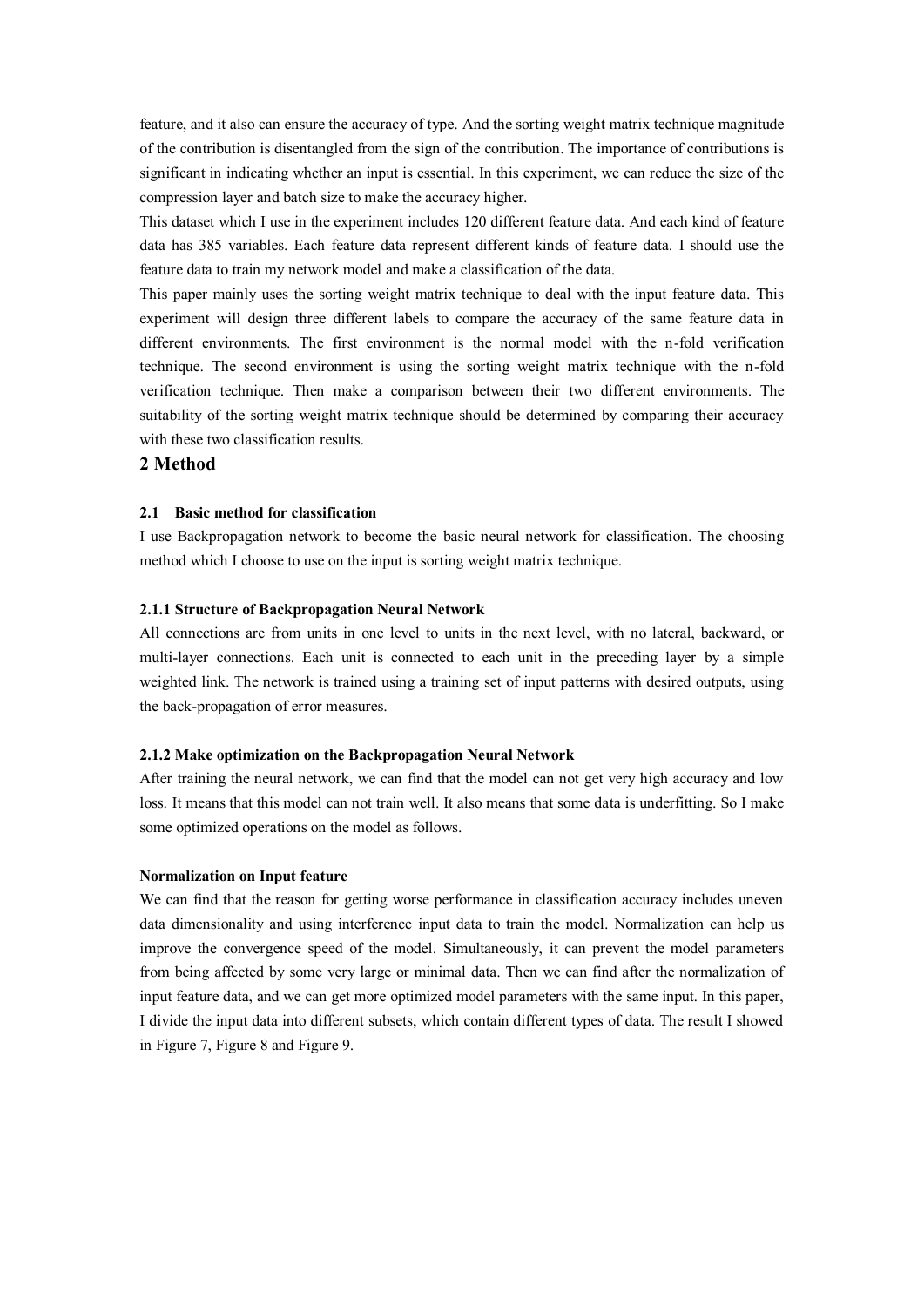

**Figure.1. The result of normalization of input data**



**Figure.2.** The result of normalization of input data



**Figure.3.** The result of normalization of input data

### **N-fold Cross Validation structure**

I choose to use the N-fold cross-validation technique in my experiment, which means I divide the input data into n subsets. Then I set up a test set for each subset and making other data set to be the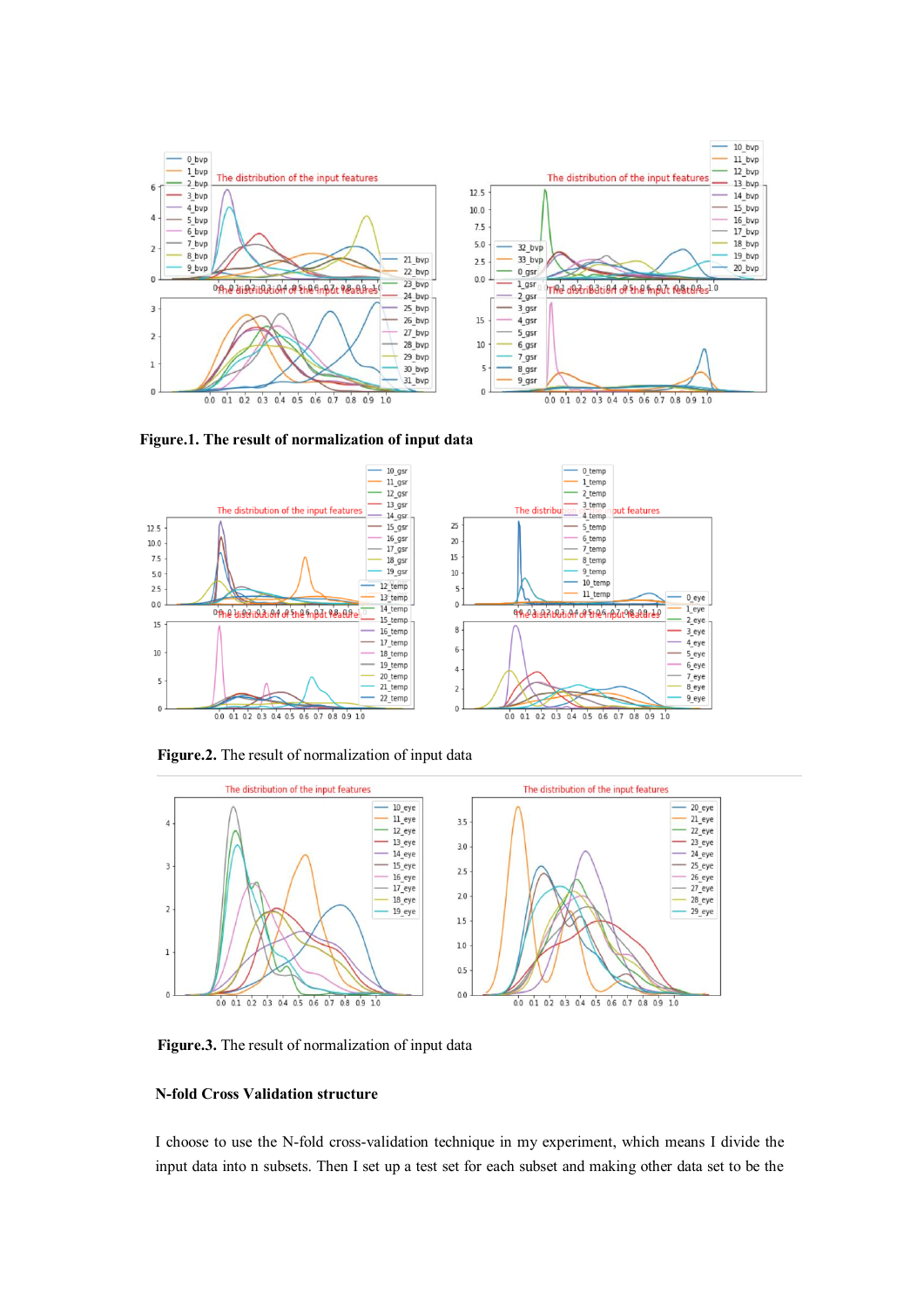train data. After training the model, run a cross-validation operation for n times. Each time a subset is selected as the test set, and make the average cross-validation recognition accuracy of n times is used as the result of the model. It can help us avoid the limitations and particularities of fixed data sets. And we can test on each data of input data. The technique also divides the data set multiple times and average the results of various evaluations to eliminate the adverse effects caused by unbalanced data division in a single division. Then we can get a model with stronger generalization results and each subset's data distribution average. Another key problem is how to choose the value of n. So I have tried many values of n. I choose n equal 15 for my experiment. If I choose a bigger number for n value, I found that I can train more data for each step, but it will lead to longer training time and lower training efficiency. But it can help the model fit input data more comfortably.

#### **Adam Optimizer Structure**

The Adam optimizer algorithm is updating neural network weights repeated based on training data. It designs independent adaptive learning rates for different parameters by calculating the first-order moment estimation and the second-order moment estimation of the gradient. It combines two algorithms in the Adam Optimizer; the first one is the AdaGrad algorithm, the second one is the RMSProp algorithm. The Adam Optimizer inherits advantages from these two algorithms; it can improve calculation efficiency. The Adam Optimizer generate model parameters will not be affected by the gradient size transformation. And there is another problem with which optimizer algorithm to use? I set different optimizer algorithms and show the result in Figure.4.[2]



**Figure.4.** The comparison of different algorithms

#### **Adjustment parameter of model**

During the adjustment parameter operation, I find this experiment has many parameter need to change, such as the number of the epoch, learning rate and the number of iterations. Before changing the parameter of our model, I find the model is underfitting. It means the learning ability of the model is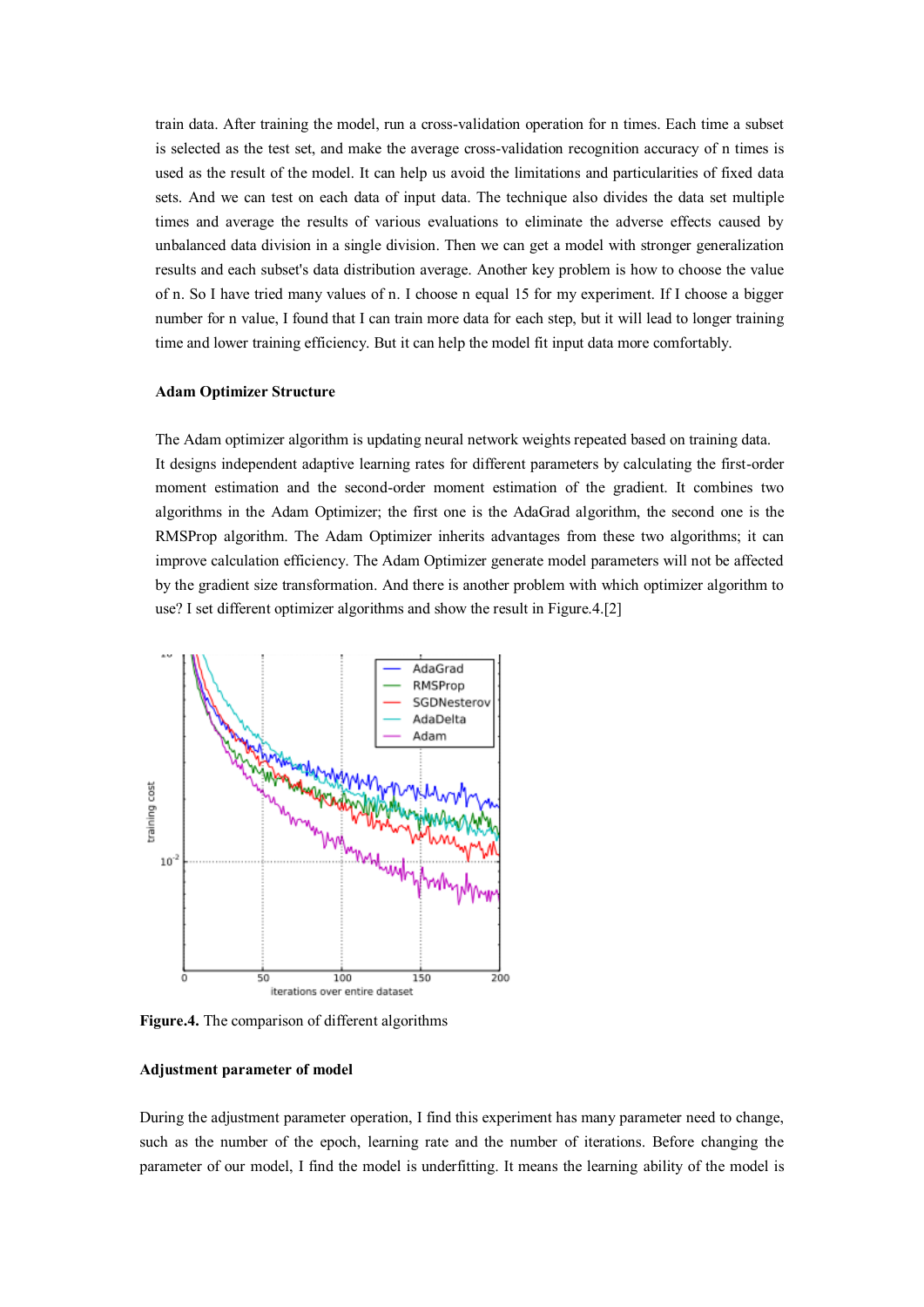weak or the input feature data is high. The complexity of the model will become more heightened when we add any data with different dimensions. So we need to make the learning rate higher than before; it can make the learning speed of the model faster than before.

#### **2.2 Method for sorting weight matrix of input data**

#### **2.21 Structure of sorting weight matrix on input data**

In this paper, I use the matrix weight technique on input data proposed by Wong, Gedeon, and Taggart in 1995[3]. I will show this algorithm with formula (1) and formula (2). Then we can get the contribution of an input neuron to an output neuron from these two formulas. To get a higher accuracy for the classification, we need to get more 'useful' feature information from the input[4]. So the normalization (in this paper, I use the sorting weight matrix technique on input data instead). I hope I can get less loss and more accuracy at the same time. So I design three control groups for my experiment. Each group has three different data sets for proving using a sorting weight matrix on input data to delete some inputs that have the lower weight among the information. Then I will show you the process of comparison between these two conditions (one is before using the sorting weight matrix, and the other is after using the sorting weight matrix technique) with Figure 5.

$$
P_{jk} = \frac{|W_{jk}|}{\sum_{r=1}^{n} |W_{rk}|}
$$
  
(1)

$$
Q_{ik} = \sum_{r=1}^{nh} (P_{ir} \times P_{rk})
$$
  
(2)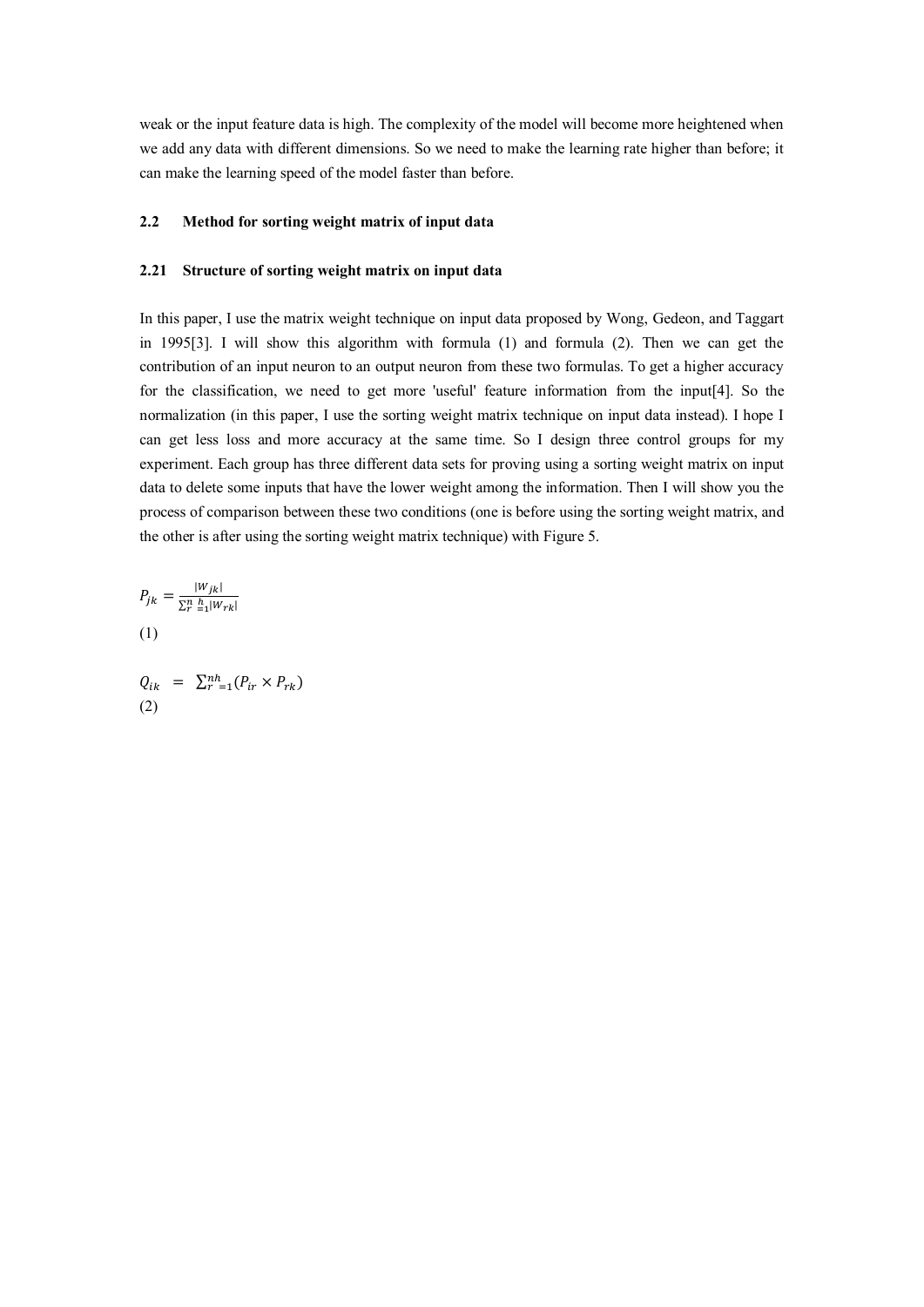

**Figure.5.** The process of comparison

## **3 Results of experiment and Discussion on future work**

## **3.1 Result of Optimization**

After using the optimizer, which is shown in 2.1.2 on the Backpropagation neural network, the comparison of the result of three labels is shown with Figure 6, Figure 7, Figure 8, Figure 9, Figure 10, Figure 11 below. Figure 6, Figure 7, and Figure 8 show us the result of the loss of the model, and the other Figures are displayed for the result of model accuracy. When we use the sorting weight matrix on the input data, the model's training loss and test loss are reduced significantly. The accuracy of classification also has improved than before. It proves that the sorting weight matrix technique is effective in making the model perform better. It can delete unnecessary input data to make the model fit better than before. The selection input deletion is performed by calculating the contribution ranking by the sorting weight matrix technique is useful. This measure can effectively delete the non-representative feature input, thereby reducing the loss of the model and increasing the accuracy.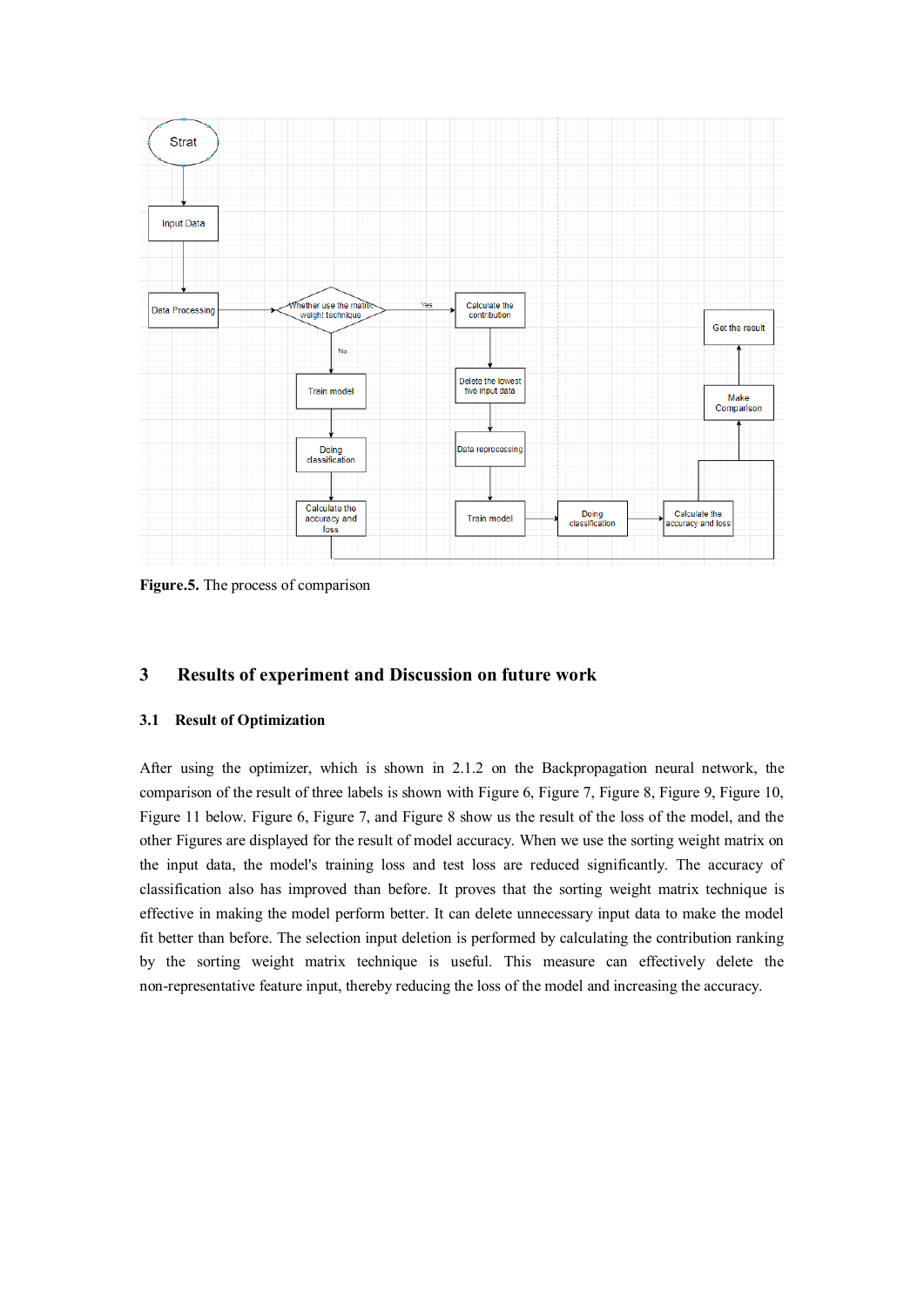

**Figure.6. Train loss and test loss for the label 1**



**Figure.7. Train loss and test loss for the label 2**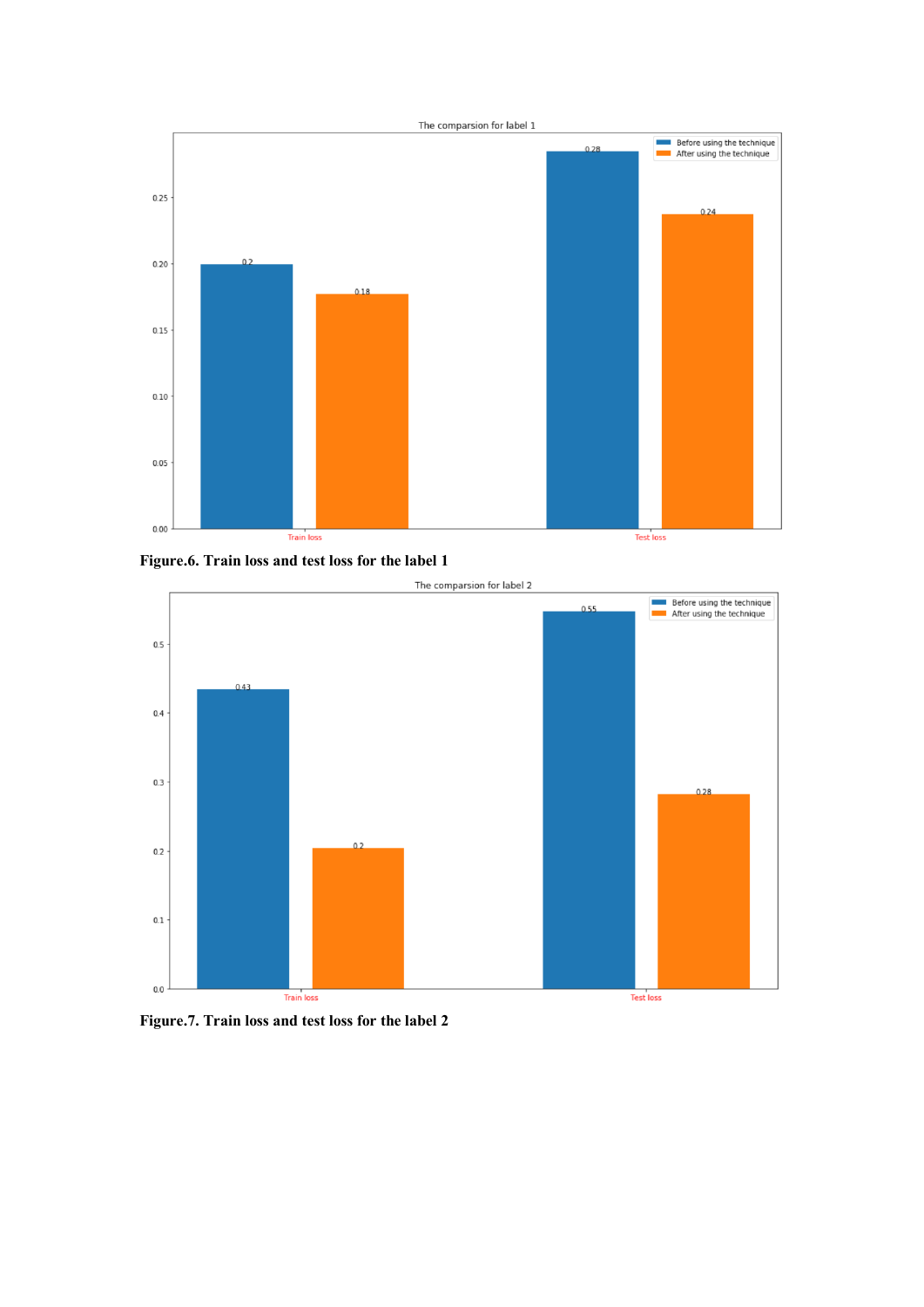

**Figure .8. Train loss and test loss for the label 3**



**Figure .9. Train accuracy and test accuracy for classification label 1**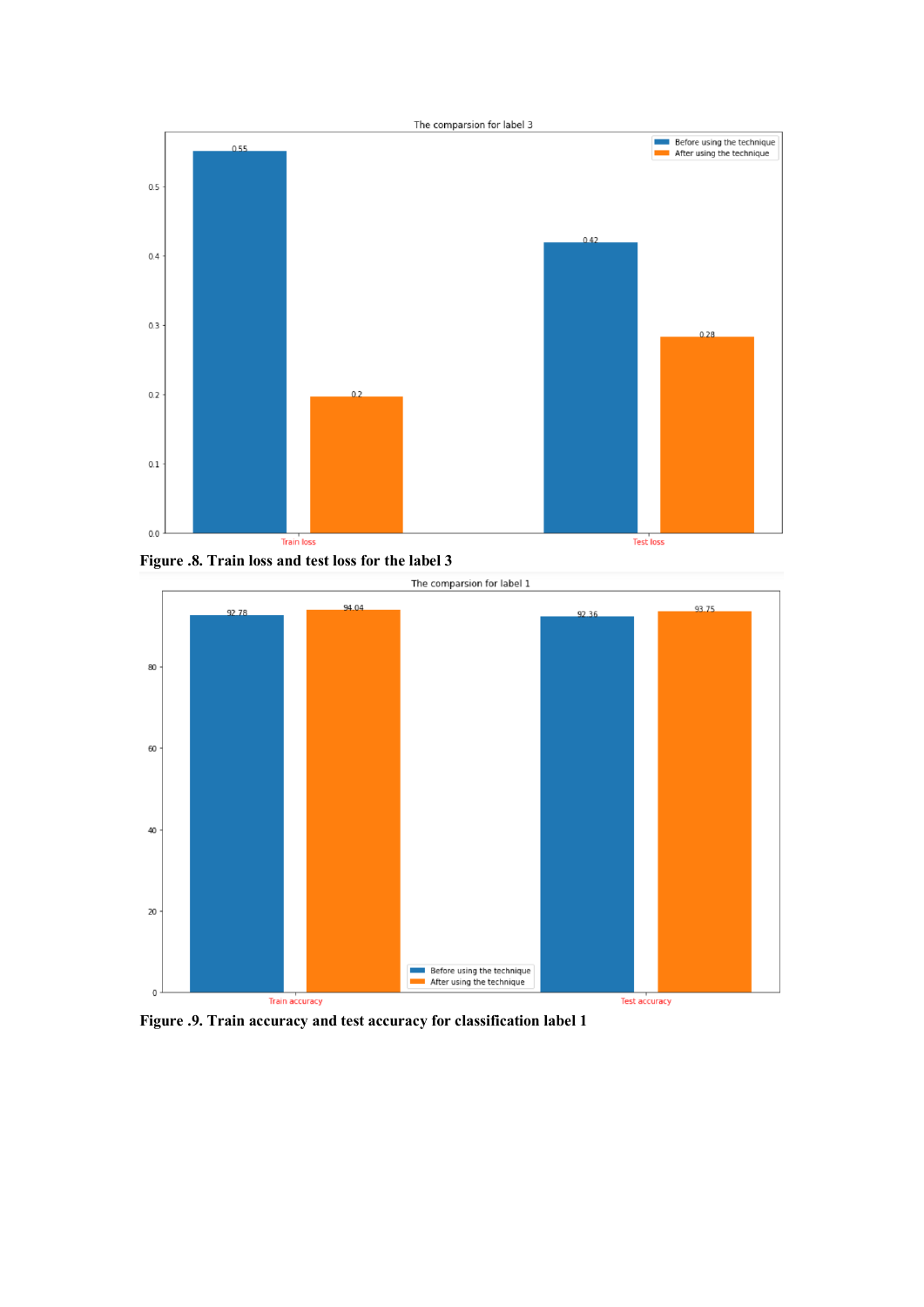

**Figure .10. Train accuracy and test accuracy for classification label 2**<br>The comparsion for label 3



**Figure .11. Train accuracy and test accuracy for classification label 3**

## **3.2 Result of the experiment and future work**

From the Figures above, we can find the classification test accuracy can get almost 93%. I have repeatedly do this experiment, and I find the accuracy and lost of the model are stable. The lost of the